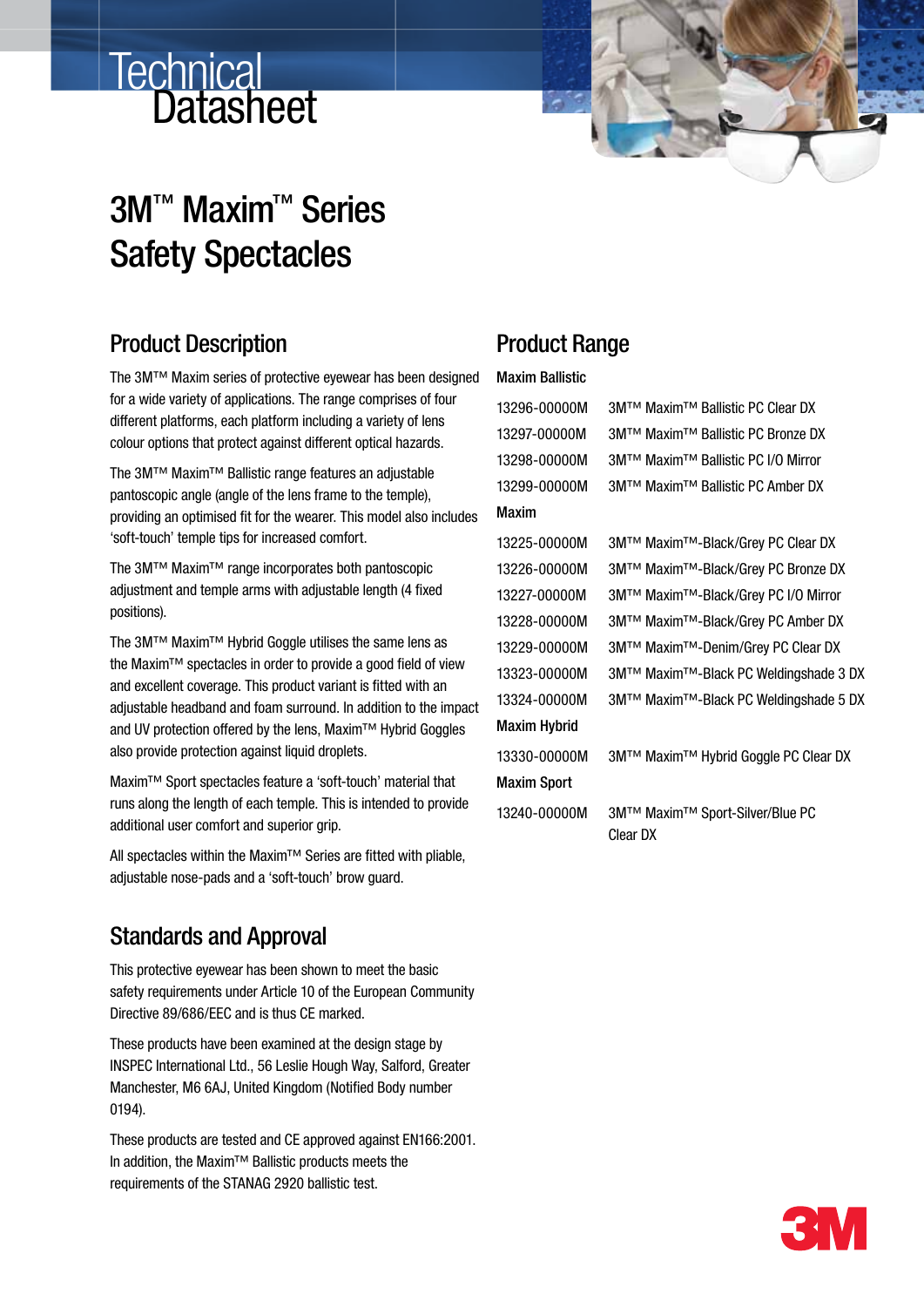#### Key Features

- Design provides excellent coverage and good field of vision
- Optical Class 1 to allow prolonged comfortable wear
- Offers excellent protection against UV radiation
- Multiple features available for increased comfort and adiustability
- Lens coatings provide excellent scratch resistance and antifogging
- Maxim™ Ballistic products meet stringent STANAG 2920 ballistic test

#### Applications

These products can be used in a wide range of applications including:

- Combat pursuits
- Construction
- Engineering
- Foundry work
- General assembly
- Light duty maintenance and repair
- Physical agility training
- Welding
- Woodworking

#### Intended Use

These products are intended for protection against high speed particles at low energy (F) at extreme temperature conditions, -5°C and +55°C, (T) in accordance with EN 166:2001. The Maxim™ Ballistic range has also been tested against the STANAG 2920 ballistic standard. The Maxim™ Hybrid Goggle provides protection against liquid droplets.

A number of lens options are available for a variety of different applications:

- Clear Good colour recognition and excellent UV protection
- Bronze Protection from sunglare
- Amber Enhanced contrast in low light condition e.g. surface inspection
- Indoor/Outdoor Ideal for use in sunny and low light environment
- Welding Two shade options available to suit individual needs

#### Use Limitation

- Never modify or alter this product
- Do not use this product against hazards other than those specified in this document.
- In accordance with EN166:2001 safety spectacles cannot be tested and approved for use against liquid droplets. Where liquid protection is specified a suitable product should be considered, for example safety goggles.
- This product is not designed to be worn over prescription spectacles